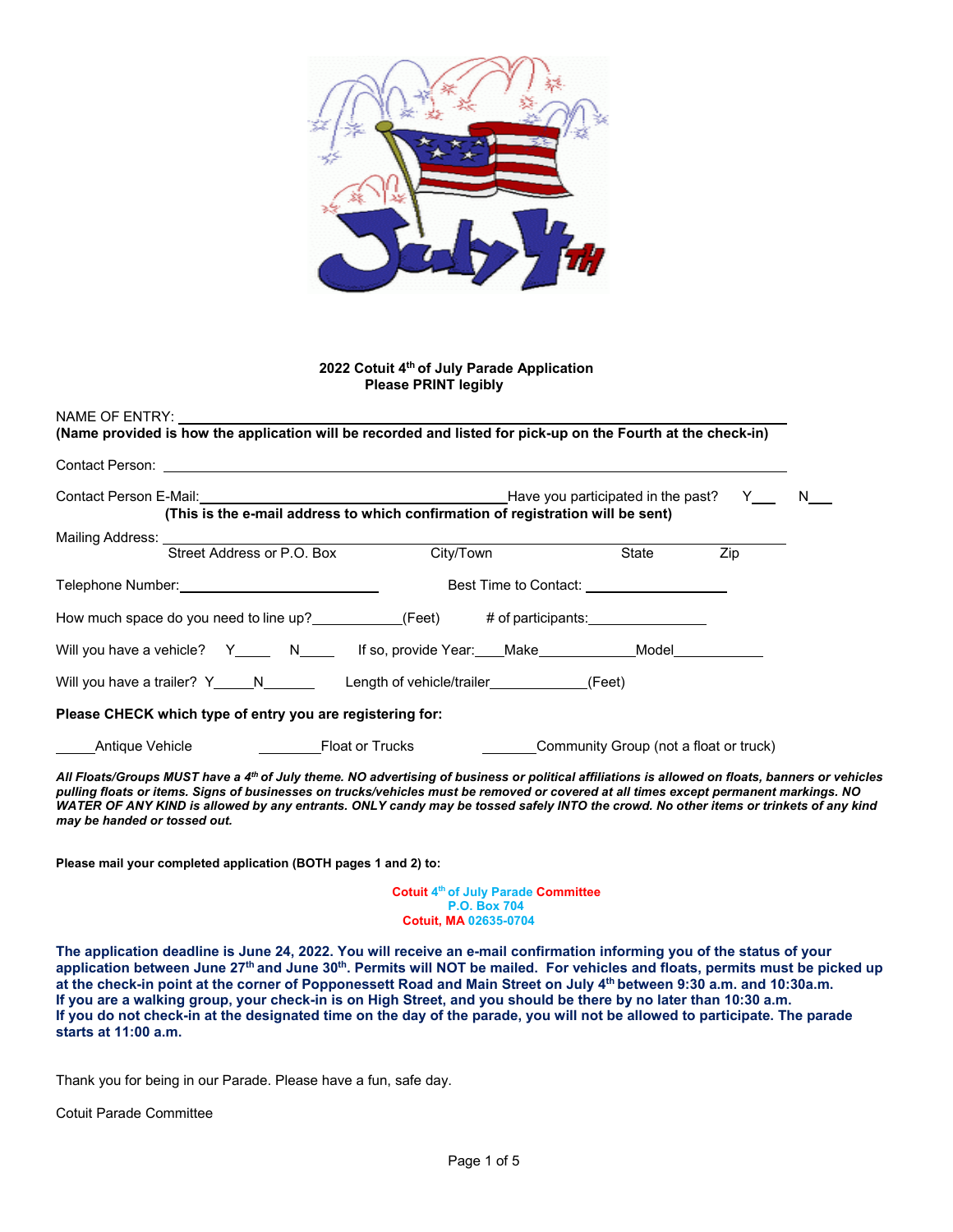#### **Waiver, Indemnification and Release of Liability Agreement**

#### **Name of Entry:**

The undersigned (the "Applicant") has read, understands and agrees to comply with the Rules and Regulations, including the additional Parade day procedures (collectively, the "Rules and Regulations"), established by the Cotuit-Santuit Civic Association (the "Association") for participation in the Cotuit Fourth of July Parade (the "Parade").

In consideration for being authorized to participate in the Parade, the Applicant agrees for itself and its officers, directors, employees, volunteers, agents and successors and assigns (collectively, the "Applicant Parties"), to forever release, discharge, hold harmless and waive any and all claims and causes of action of any kind against the Town of Barnstable, the Association, and any of their respective officers, directors, employees, volunteers, agents and successors and assigns (collectively, the "Town and Association Parties"), for any and all claims, liabilities, damages, costs, expenses (including attorneys' fees) or causes or rights of action of any kind or nature caused by any accident or incident occurring as a result of, or arising or related in any way from, the participation by any of the Applicant Parties in the Parade, including without limitation any failure by any of the Applicant Parties to abide by the Rules and Regulations.

The Applicant further agrees to indemnify, defend and hold harmless, on written demand therefor, the Town and Association Parties from and against any and all claims, liabilities, damages, costs, expenses (including attorneys' fees) or causes or rights of action of any kind or nature brought by any of the Applicant Parties or any third party related to or arising out of the Applicant Parties' participation in the Parade, including without limitation any failure by any of the Applicant Parties to abide by the Rules and Regulations.

The Applicant acknowledges that it is its responsibility to ensure that any floats, vehicles and any type of machinery and equipment (collectively, the "Applicant Equipment") that it proposes to use in the Parade is safe and in a good state of repair and that there are no problems or defects posing a threat of injury to any of the Applicant Parties, the Town and Association Parties or any third parties from the use of such Applicant Equipment.

Parades carry with them certain risks that cannot be eliminated regardless of the care taken to avoid injuries. The Applicant acknowledges that it has read this instrument in full, and understands these and other risks are inherent in this activity. Applicant further acknowledges that its participation is voluntary and that it knowingly assumes all such risks.

The undersigned represents that its execution of this instrument on behalf of the Applicant has been duly authorized. The Applicant confirms its agreement to comply with the Rules and Regulations and to safely participate in the Parade, including the distribution of candy along the Parade route.

|                                                                                                                                                                                                                                                        |      | $\begin{minipage}{.4\linewidth} \textbf{Title} \end{minipage} \begin{minipage}{.4\linewidth} \textbf{Title} \end{minipage} \begin{minipage}{.4\linewidth} \textbf{Title} \end{minipage} \begin{minipage}{.4\linewidth} \textbf{Title} \end{minipage} \begin{minipage}{.4\linewidth} \textbf{Right} \end{minipage} \begin{minipage}{.4\linewidth} \textbf{Right} \end{minipage} \begin{minipage}{.4\linewidth} \textbf{Right} \end{minipage} \begin{minipage}{.4\linewidth} \textbf{Right} \end{minipage} \begin{minipage}{.4\linewidth} \textbf{Right} \end$ |
|--------------------------------------------------------------------------------------------------------------------------------------------------------------------------------------------------------------------------------------------------------|------|--------------------------------------------------------------------------------------------------------------------------------------------------------------------------------------------------------------------------------------------------------------------------------------------------------------------------------------------------------------------------------------------------------------------------------------------------------------------------------------------------------------------------------------------------------------|
|                                                                                                                                                                                                                                                        |      |                                                                                                                                                                                                                                                                                                                                                                                                                                                                                                                                                              |
| For Office Use Only:<br>Date Received: Note that the state of the state of the state of the state of the state of the state of the state of the state of the state of the state of the state of the state of the state of the state of the state of th |      | Approved Declined Date Emailed                                                                                                                                                                                                                                                                                                                                                                                                                                                                                                                               |
| Staging Area: Piney<br>School                                                                                                                                                                                                                          | High |                                                                                                                                                                                                                                                                                                                                                                                                                                                                                                                                                              |
| Float/Vehicle/Group Reg'n Permit #__________                                                                                                                                                                                                           |      | Permit Color: B G R                                                                                                                                                                                                                                                                                                                                                                                                                                                                                                                                          |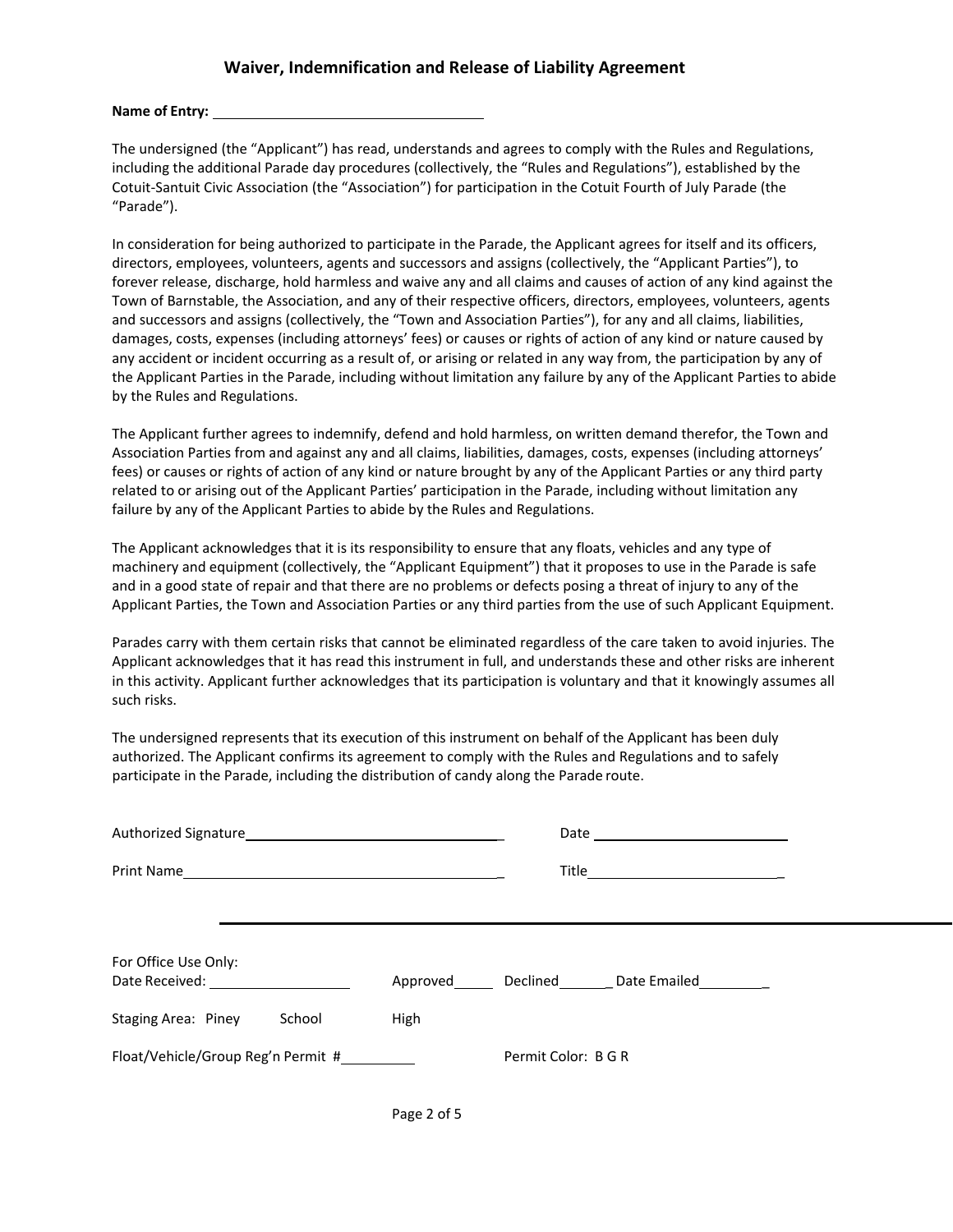## **Cotuit-Santuit Civic Association Fourth of July Parade Rules and Regulations**

- 1. **ALL** Floats/Groups **MUST** have a Fourth of July theme. **NO** advertising of business or political affiliations is allowed on floats, banners or vehicles pulling floats or items, and **NO**  advocating, opposing or depicting any political, religious or social issues is permitted. Signs of businesses that are not permanent markings **MUST** be removed or covered at all times.
- 2. The Civic Association reserves the right to limit a unit's size or number of participants.
- 3. Absolutely **NO** alcoholic beverages allowed.
- 4. **NO WATER** of **ANY KIND** is allowed to be used by any entrant. This includes squirt guns, latex balloons, super soakers, hoses, etc.
- **5. ONLY** candy may be tossed safely into the crowd. **NO** other items of any kind may be handed out or tossed or thrown into the crowd. This is a **SAFETY** issue and the rule **MUST BE STRICTLY FOLLOWED BY ALL PARADE ENTRANTS.**

## **PLEASE BE SURE TO READ AND FOLLOW THE SEPARATE PAGES WHICH LIST ADDITIONAL PARADE DAY PROCEDURES. THERE IS A PAGE OF PROCEDURES FOR ANTIQUE CARS AND FLOATS, AND A DIFFERENT PAGE OF PROCEDURES FOR WALKING GROUPS.**

On Parade day, contact any representative of the Civic Association with any problems or questions. The Civic Association reserves the right to reject any entry or unit, and its decisions are final.

### **THANK YOU FOR BEING IN OUR PARADE. PLEASE HAVE A FUN, SAFE FOURTH OF JULY!**

Page 3 of 5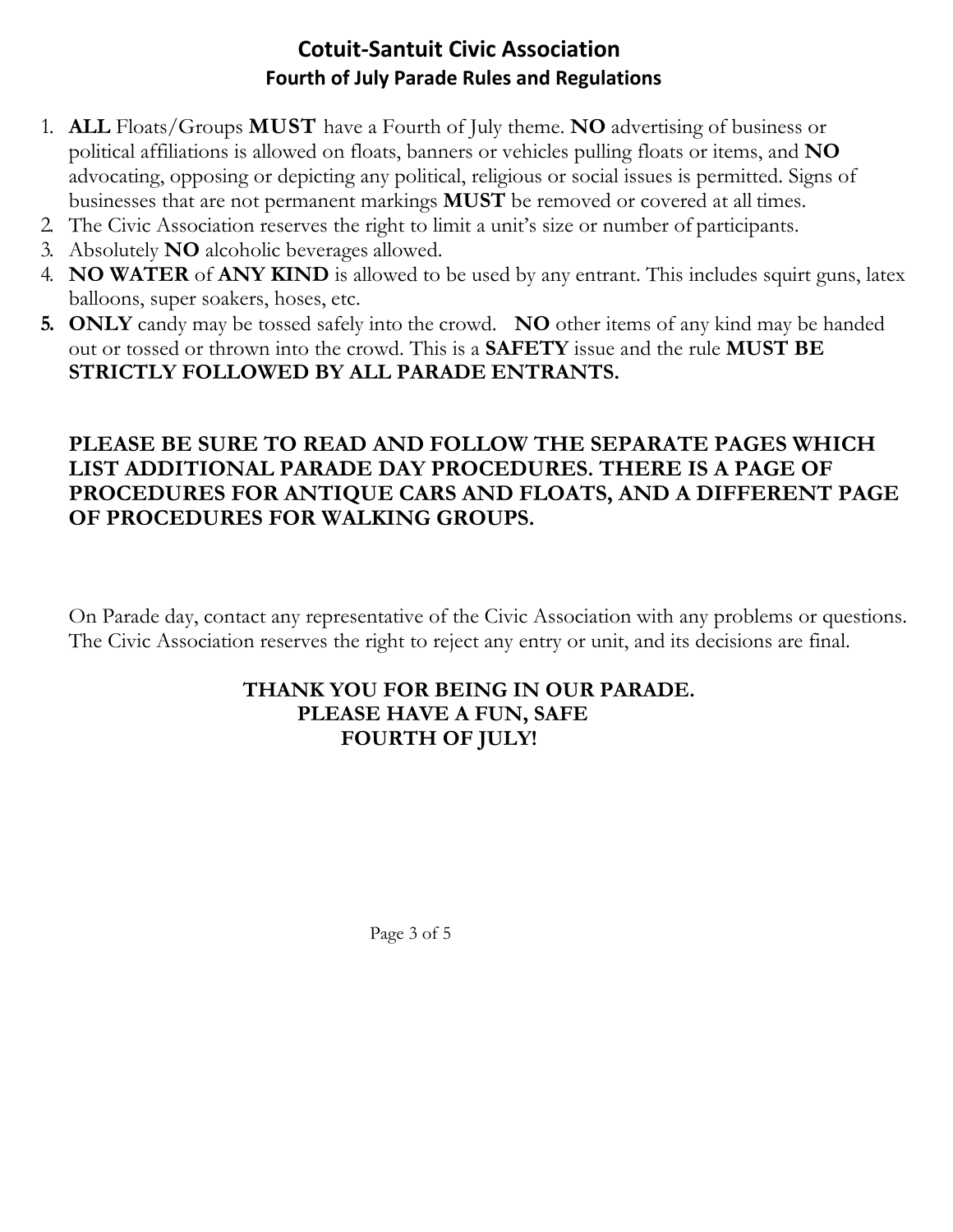## **FOR ANTIQUE CARS, FLOATS AND THEMED ENTRIES -**

**On Parade Day,** please adhere to the following **additional procedures**:

- **A.** You must pick up your permit at the corner of Popponessett Road and Main Street between 9:30 a.m. and 10:30 a.m. Vehicles/floats should arrive and be in place no later than 10:30 a.m. If you are not in place in a timely manner you will not be allowed to participate. **Line up order is based on arrival time.** Be certain of your staging area. Please review the map on the Civic Association web site (www.cotuitcivicassociation.com) for details on pick up location and staging areas.
- **B.** Follow all directions given to you from any Civic Association representative. Please move up when the unit in front of you moves up. We need to keep a steady flow into the line of the march.
- **C.** No stopping. Once your parade line starts to move please keep moving forward. Do not stop to perform unless the unit in front of you has stopped. If the parade does stop, please be patient and perform in place to keep the crowd entertained.
- **D.** Absolutely no water, water balloons, squirt guns, super soakers, hoses, etc. No items may be thrown from your vehicle or float except candies, which should be gently tossed into the crowd.
- **E.** All registered motor vehicles in the parade must comply with all road rules, be registered and insured.
- **F.** All vehicles **MUST** display the color-coded permit that will be given to you at the check-in point on the day of the Parade in the **FRONT** left window of the vehicle at all times. Vehicles without appropriately displayed permits will **NOT** be permitted to be in the Parade.
- **G.** The Parade starts PROMPTLY at 11:00 a.m.

# **FAILURE TO COMPLY WITH THESE RULES MAY BE CAUSE FOR IMMEDIATE REMOVAL FROM THE PARADE AND/OR REFUSAL OF ENTRY INTO FUTURE YEARS' PARADES.**

In the event of any problems or questions prior to Parade day, please call **774-392-5093.**  On Parade day, contact any representative of the Civic Association with any problems or questions. The Civic Association reserves the right to reject any entry or unit, and its decisions are final.

## **THANK YOU FOR BEING IN OUR PARADE. PLEASE HAVE A FUN, SAFE FOURTH OF JULY!**

Page 4 of 5